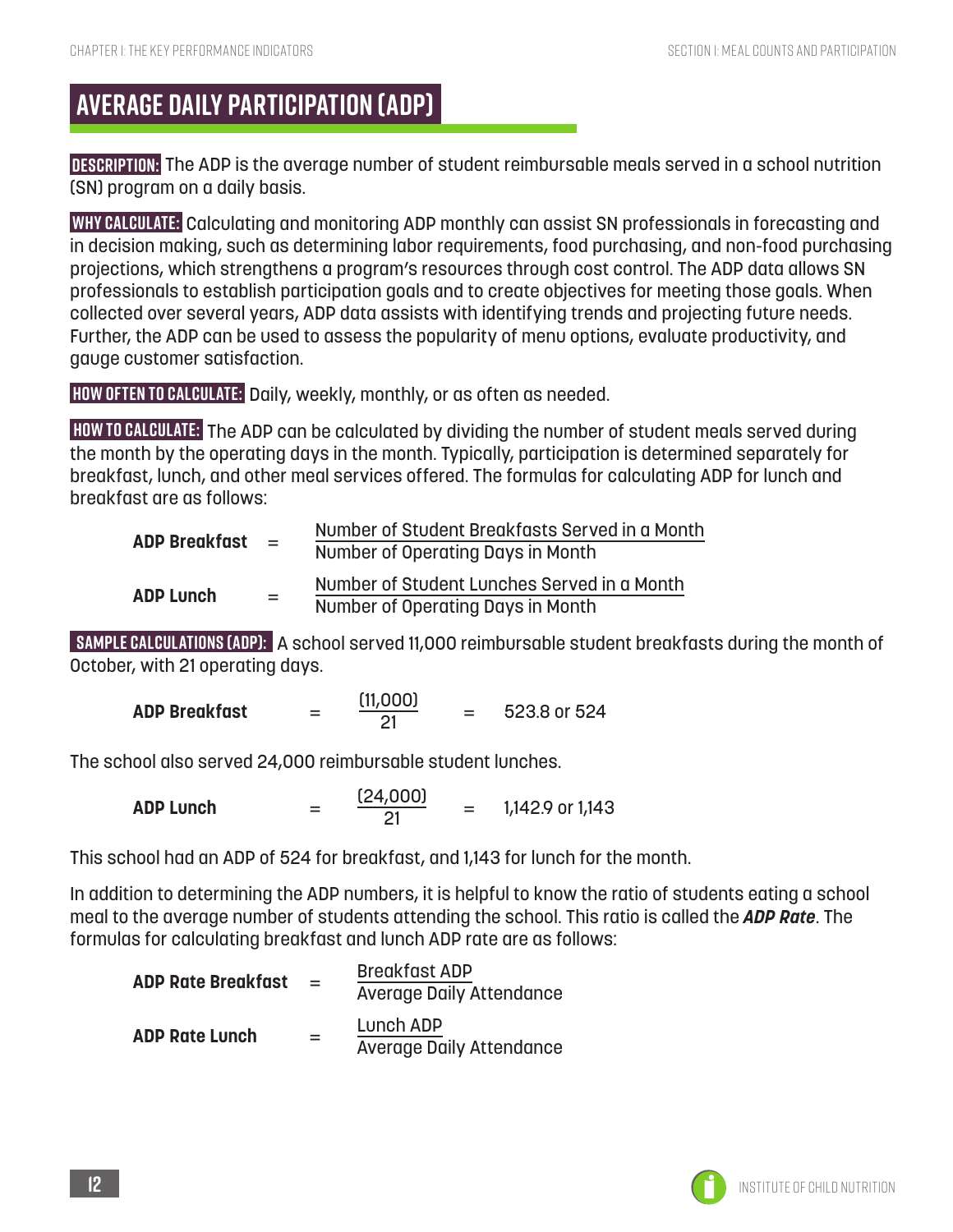The United States Department of Agriculture (USDA) calculates ADP rates based on *Average Daily Attendance* rather than enrollment. Calculating ADP in this manner is considered fairer to schools, as the calculation does not include students who are absent or do not eat lunch or breakfast. To calculate average daily attendance, obtain the average daily attendance number from the school and subtract the number of students who do not have access to the meal service.

For the reporting period of October, an average of 2,200 students attended school in the district on a daily basis. (The information was obtained from the school district office.) However, 100 students did not have access to lunch because they were half-day kindergarten students.

An average of 524 students ate breakfast on a daily basis. This information is from the example used to calculate MEQs (11,000  $\div$  21 [operating days for the month] = 524). An average of 1,143 students ate the reimbursable lunch (24,000  $\div$  21 [operating days for the month] = 1,143).

ADP rates for October were calculated as follows:

| <b>ADP Rate Breakfast</b> | $\mathbf{r} = \mathbf{r}$ | 524<br>$(2,200 - 100)$ | 0.249 or 25% |
|---------------------------|---------------------------|------------------------|--------------|
| <b>ADP Rate Lunch</b>     | $=$                       | 1,143<br>$(2,200-100)$ | 0.544 or 54% |

**WHERE TO CAPTURE DATA:** Meal count data is usually captured electronically or manually at the point-of-sale system utilized by SN programs. Daily attendance comes electronically from the student information system, the school office, or from the registrar.

**HOW TO USE:** The ADP can be used as a major forecasting tool to:

- Prevent waste in excess labor hours and overproduction of food;
- Monitor participation trends over time;
- Monitor customer satisfaction and address customer concerns;
- Identify opportunities for increasing meal participation;
- Determine labor needs and assignments;
- Create food production schedules;
- Evaluate menu items; and
- Measure program growth.

### **INDUSTRY STANDARDS\*:**

- ADP for elementary school breakfast  $= 35\%$
- ADP for elementary school lunch =  $75\%$
- ADP for middle school breakfast  $= 35\%$
- ADP for middle school lunch  $= 75\%$
- ADP for high school breakfast  $= 25\%$
- ADP for high school lunch  $= 65\%$

\*Based on HealthierUS School Challenge Gold Standards.